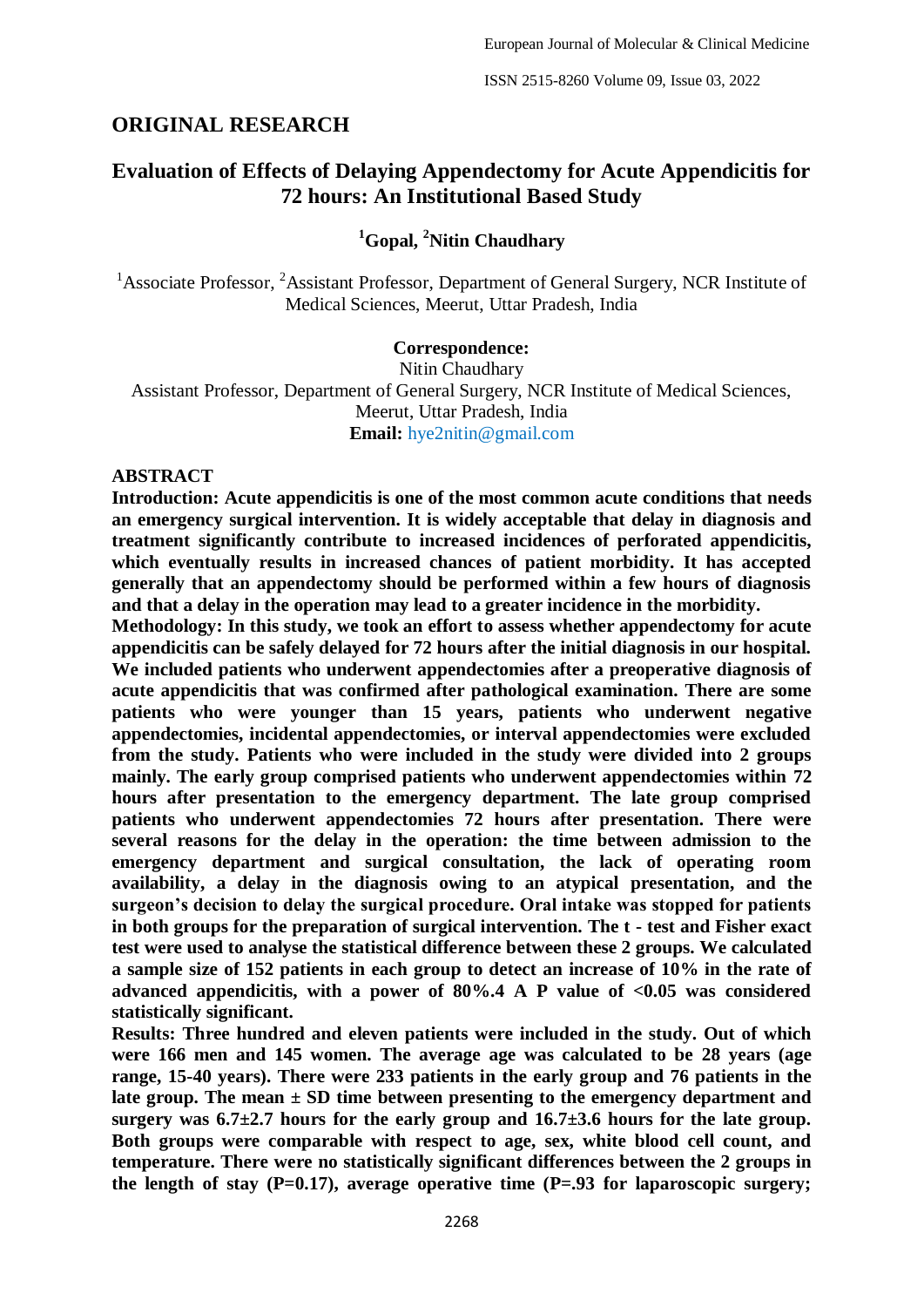**P=0.14 for open surgery), rate of advanced appendicitis (P=0.56), and complication rate (P=.74) (In comparing the time of presentation to the emergency department and the time of operation, 54% of patients were admitted to the emergency department during the day hours (7 AM–7 PM) vs 46% during the evening and night hours (7 PM–7 AM). This percentage was reversed slightly when observing the time of operation: 57% during the evening and night hours vs 43% during the day hours.**

**Conclusion: A successful approach in the treatment of acute appendicitis includes the early administration of intravenous antibiotics and fluid hydration followed by the appendectomy procedure during the day hours does not increase the rate of complications and it does not significantly increase the length of stay or rate of advanced appendicitis. In addition, this practice pattern decreases the need for operating during the late-night hours or the interruption of the regular operating room schedule. Finally, it aids in focusing resources and operating room availability to lifethreatening emergencies.**

**Keywords: Delayed Appendectomy, Nonperforated Appendicitis, Acute Appendicitis.**

#### **INTRODUCTION**

Acute appendicitis is one of the most common acute conditionsthat needs an emergency surgical intervention. It is widely acceptable that delay in diagnosis and treatment significantly contribute to increased incidences of perforated appendicitis, which eventually results in increased chances of patient morbidity. <sup>1</sup> Appendectomy for acute appendicitis is the most common nonelective surgical procedure mostly performed by general surgeons nowadays. 2 It has accepted generally that an appendectomy should be performed within a few hours of diagnosis and that a delay in the operation may lead to an greater incidence in the morbidity.<sup>3-5</sup> Nevertheless, in few cases, the appropriate delay in the surgical procedure because of various reasons such as lack of fasting time for general anaesthesia, unavailability of operating rooms, and overscheduling of operating teams. Recently, some studies have established the impact of these delays and standard of care with appendectomy by suggesting that acute appendicitis can either be treated medically<sup>6,7</sup> or surgically operated on electively without increasing morbidity.<sup>3</sup>

#### **METHODOLOGY**

In this study, we took an effort to assess whether appendectomy for acute appendicitis can be safely delayed for 72 hours after the initial diagnosis in our hospital. We included patients who underwent appendectomies after a preoperative diagnosis of acute appendicitis that was confirmed after pathological examination. There are some patients who were younger than 18 years, patients who underwent negative appendectomies, incidental appendectomies, or interval appendectomies were excluded from the study.

Patients who were included in the study were divided into 2 groups mainly. The early group comprised patients who underwent appendectomies within 72 hours after presentation to the emergency department. The late group comprised patients who underwent appendectomies 72 hours after presentation. There were several reasons for the delay in the operation: the time between admission to the emergency department and surgical consultation, the lack of operating room availability, a delay in the diagnosis owing to an atypical presentation, and the surgeon's decision to delay the surgical procedure. Oral intake was stopped for patients in both groups for the preparation of surgical intervention. Intravenous hydration using crystalloid fluids and intravenous antibiotics were administered at the time of diagnosis. The medical records of patients from both groups were observed for their age, white blood cell counts and temperature on presentation as well as length of stay, operative time, and pathological diagnosis. We demarcated between nonadvanced appendicitis and advanced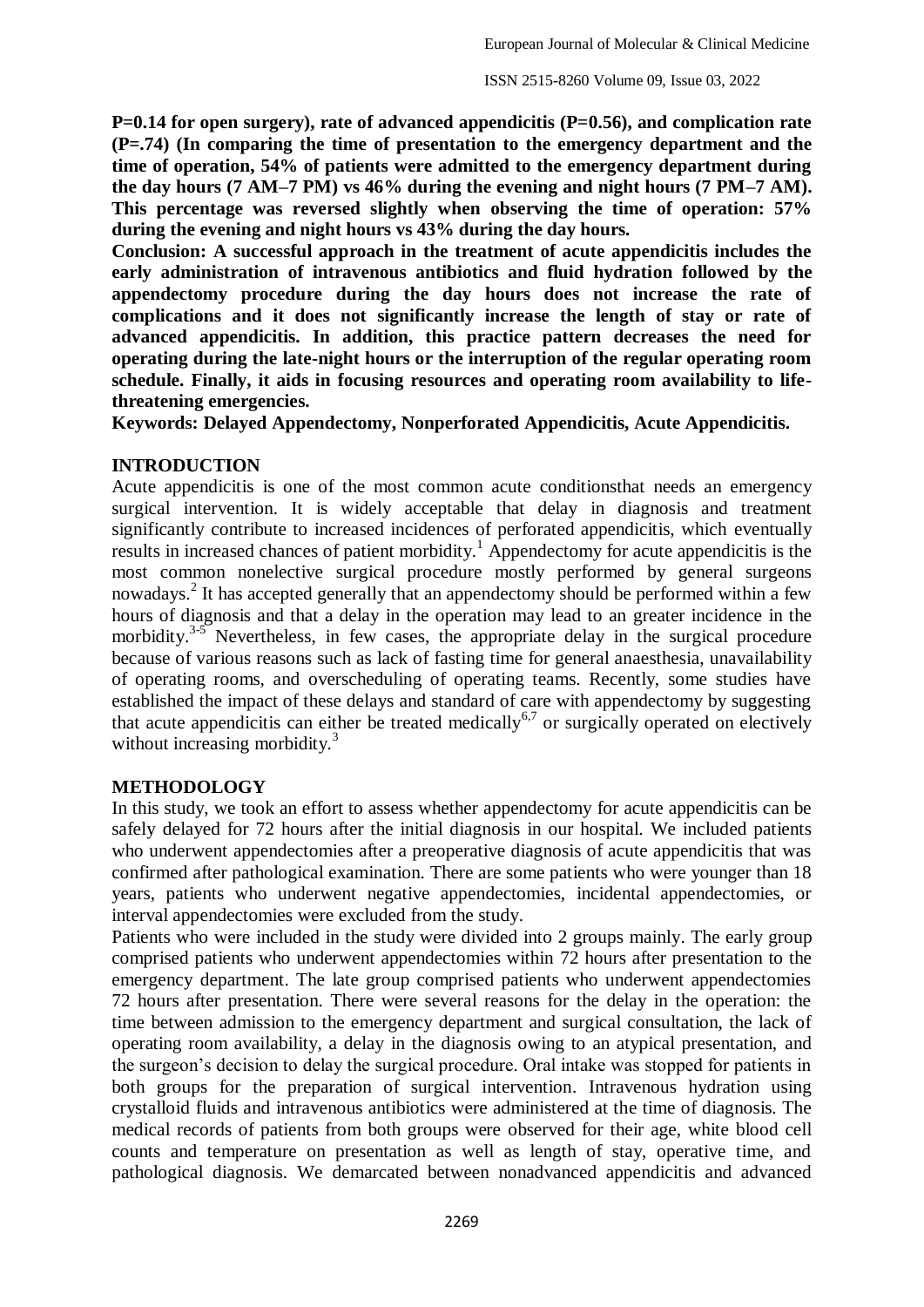appendicitis (gangrenous or perforated). The rate of complications wasalso recorded promptly.

The t - test and Fisher exact test were used to analyse the statistical difference between these 2 groups. We calculated a sample size of 152 patients in each group to detect an increase of 10% in the rate of advanced appendicitis, with a power of 80%.4 A P value of  $\langle 0.05 \rangle$  was considered statistically significant.

### **RESULTS**

Three hundred and eleven patients were included in the study. Out of which were 166 men and 145 women. The average age was calculated to be 28 years (age range, 15-40 years). There were 233 patients in the early group and 76 patients in the late group. The mean±SD time between presenting to the emergency department and surgery was 6.7±2.7 hours for the early group and 16.7±3.6 hours for the late group. Both groups were comparable with respect to age, sex, white blood cell count, and temperature as given in Table 1.

There were no statistically significant differences between the 2 groups in the length of stay  $(P=.17)$ , average operative time  $(P=.93$  for laparoscopic surgery; P=.14 for open surgery), rate of advanced appendicitis ( $P = .56$ ), and complication rate ( $P = .74$ ) (Table 2).

In comparing the time of presentation to the emergency department and the time of operation, 54% of patients were admitted to the emergency department during the day hours (7 AM–7 PM) vs 46% during the evening and night hours (7 PM–7 AM). This percentage was reversed slightly when observing the time of operation: 57% during the evening and night hours vs 43% during the day hours.

| <b>Characteristic</b>                    | <b>Early group</b> | Late group     | P - value |
|------------------------------------------|--------------------|----------------|-----------|
|                                          | $(n=233)$          | $(n=78)$       |           |
| Age, mean $\pm$ SD, y                    | $28.6 \pm 5.9$     | $29.2 \pm 5.3$ | 0.86      |
| Sex, No.                                 |                    |                |           |
| <b>Male</b>                              | 130                | 36             | 0.22      |
| <b>Female</b>                            | 105                | 40             |           |
| WBC count, mean $\pm$ SD, per $\mu$ L    | $13.6 \pm 3.9$     | $37.3 \pm 0.5$ | 0.33      |
| Temperature, mean $\pm$ SD, $^{\circ}$ C | $37.3 \pm 0.5$     | $37.4 \pm 0.6$ | 0.79      |

**Table 1: Comparisons in Age, Sex, White Blood Cell Count, and Temperature**

#### **Table 2: Endpoints Between the Early and Late Groups**

| <b>End point</b>                   | <b>Early</b> group | Late group      | P value |
|------------------------------------|--------------------|-----------------|---------|
| Time to surgery, mean $\pm$ SD, h  | $6.7 \pm 2.7$      | $16.7 \pm 3.6$  |         |
| Length of stay, mean $\pm$ SD, d   | $2.5 \pm 2.3$      | $2.9 \pm 1.8$   | 0.17    |
| Advanced appendicitis, No. (%)     | 76(33)             | 28(36)          | 0.56    |
| Operative time, mean $\pm$ SD, min |                    |                 |         |
| Laparoscopic surgery               | $81.0 \pm 31.0$    | $81.5 \pm 31.0$ | 0.93    |
| <b>Open surgery</b>                | $81.5 \pm 31.0$    | $86.0 \pm 33.0$ | 0.14    |
| <b>Complications</b>               |                    |                 |         |
| <b>Abscess</b>                     | 6(2)               | 1(1)            | 0.74    |
| <b>Wound infection</b>             |                    | 1(1)            |         |

#### **DISCUSSION**

Acute appendicitis, the term that we use today and the pathophysiological abnormality we understand in the 21st century, is majorly attributed to Reginald H. Fitz<sup>8</sup> The adoption of his conclusions by surgeons in the following 15 years led to a decrease in the mortality and morbidity of acute appendicitis from  $50\%$  to  $15\%$ . Recently, appendectomy for acute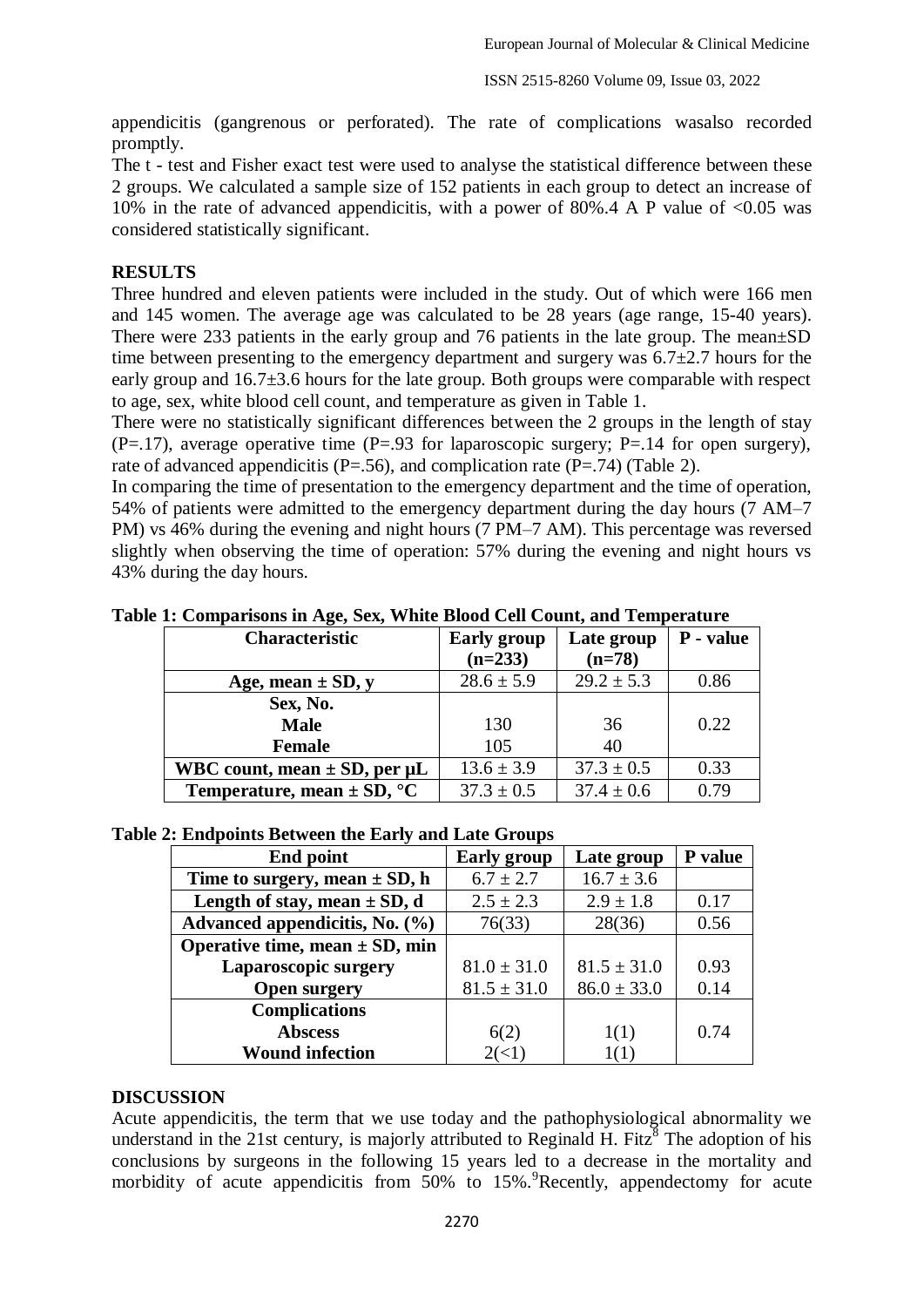appendicitis is the most common nonelective surgical procedure performed in the world.<sup>2</sup>It is typically done within hours of diagnosis to prevent the complications of gangrene and perforations.<sup>3</sup>

The use of antibiotics has become standard in the treatment of surgical infections, changing that would otherwisehave needed an emergent operation to that with the option of an elective operation.<sup>3</sup>Historic improvement in the quality of radiological studies have been greatly relinquished in the last 2 decades. Computed tomographic scans and ultrasonography are readily available in most of the hospitals in the world and we are more able today than ever in the past to achieve a more accurate preoperative diagnosis of several surgical entities, including some acute conditions like appendicitis.<sup>10</sup>

Surana et  $al^5$  studied the prompt effects of delaying an appendectomy for the patients in acute appendicitis. They found no statistical difference in the rate of complications between children who underwent appendectomies within 6 hours of diagnosis and those who underwent delayed appendectomies between 6 and 18 hours of diagnosis (2.3% to 4.2%, respectively;  $P = .28$ ). A similar study by Yardeni et al<sup>3</sup>observed on the effects of delaying appendectomies by 6 to 24 hours in children showed no significant increase in the rate perforation, operative time, or complications when compared with children who underwent the early appendectomies within 6 hours. Furthermore, some studies suggest that the rate of perforation is due to a delay in patient presentation rather than to a delay in surgical procedure.<sup>11,12</sup> In this study, the early and late groups had similar clinical outcomes. The late group had a slightly longer length of stay than the early group (2.9 days vs 2.5 days, respectively), but that included the average delay of 10 hours (0.4 day). The difference in the rate of advanced appendicitis was not statistically significant in the late group compared with the early group (37% vs 32%, respectively). Both groups had a similar rate of complications, including intra-abdominal abscesses and wound infections which ranges less than 1% to 2%. Our study was inconclusive when considering an increase of 10% in the rate of advanced appendicitis. However, on a post hoc analysis, our sample sizes were enough to detect an

# increase of 10% in the rate of complications, with a study power of 80%.

## **CONCLUSION**

A successful approach in the treatment of acute appendicitis includes the early administration of intravenous antibiotics and fluid hydration followed by the appendectomy procedure during the day hours does not increase the rate of complicationsand it does not significantly increase the length of stay or rate of advanced appendicitis. In addition, this practice pattern decreases the need for operating during the late-night hours or the interruption of the regular operating room schedule. Finally, it aids in focusing resources and operating room availability to life-threatening emergencies.

## **REFERENCES**

- 1. Berry Jr J, Malt RA. Appendicitis near its centenary. Ann Surg 1984;200(5):567–75.
- 2. Pittman-Waller VA, Myers JG, Stewart RM, et al. Appendicitis: why so complicated? analysis of 5755 consecutive appendectomies. Am Surg. 2000;66:548-554.
- 3. Yardeni D, Hirschl RB, Drongowski RA, Teitelbaum DH, Geiger JD, Coran AG. Delayed vs immediate surgery in acute appendicitis: do we need to operate during the night? J Pediatr Surg. 2004;39:464-469.
- 4. Eldar S, Nash E, Sabo E, et al. Delay of surgery in acute appendicitis. Am J Surg. 1997;173:194-198
- 5. Surana R, Quinn F, Puri P. Is it necessary to perform appendicectomy in the middle of the night in children? BMJ. 1993;306:1168.